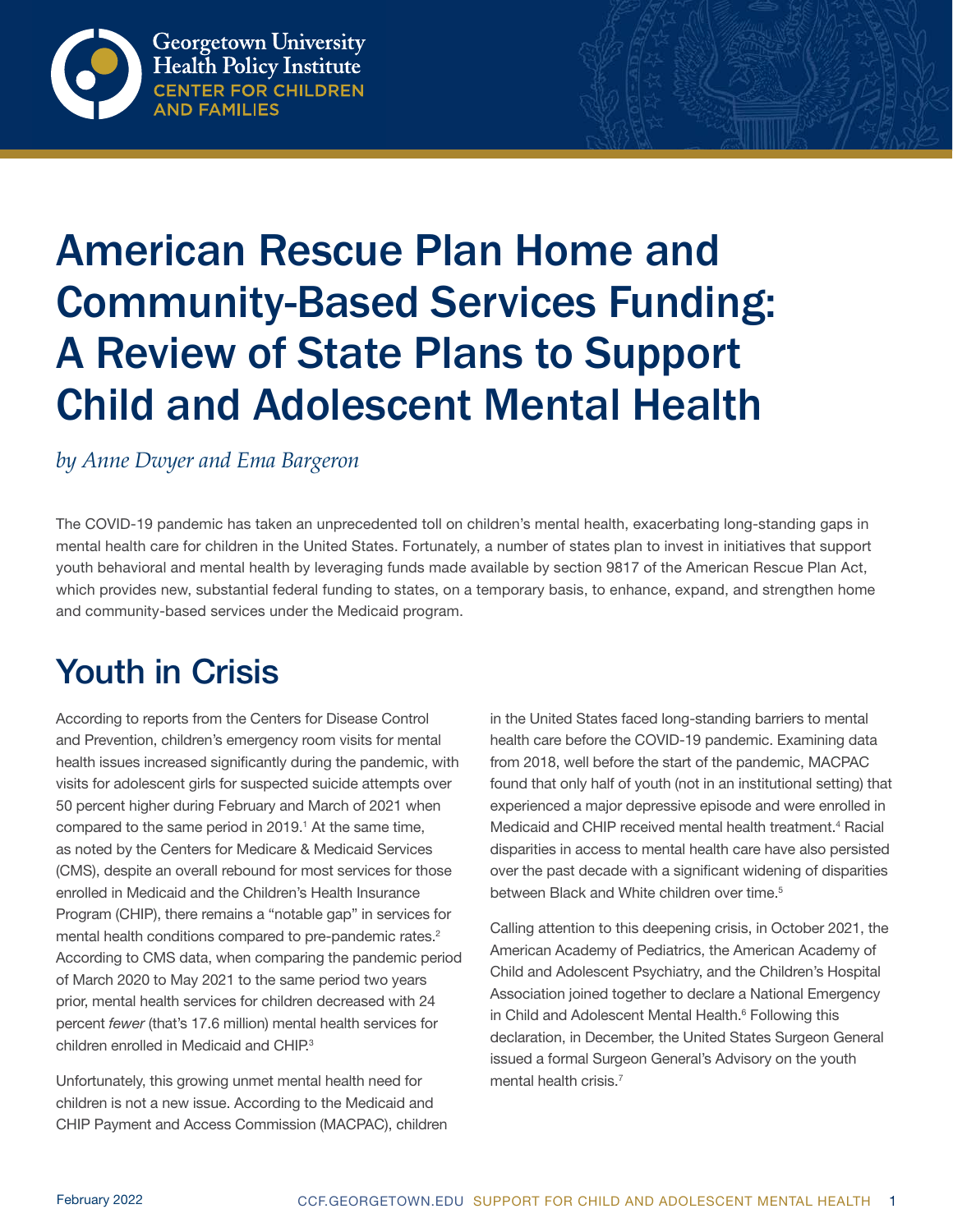As highlighted by the Surgeon General in his Advisory, addressing the youth mental health crisis will require a "whole-of-society effort."8 One opportunity that states are leveraging to better support children's mental health care is section 9817 of the American Rescue Plan Act (ARPA), which created a temporary funding opportunity to provide states with additional support to enhance, expand, or strengthen Medicaid home and community-based services (HCBS), including certain mental health and substance use disorder services. As estimated by the Congressional Budget Office, the provision is expected to provide states with \$12 billion in additional funds.<sup>9</sup>

Under section 9817, qualifying states may receive a 10 percentage point increase in their Medicaid matching rate (FMAP) for certain home and community-based services provided to Medicaid enrollees between April 1, 2021 and March 31, 2022.<sup>10</sup> According to CMS guidance, states may then use the state funds freed up by the higher Medicaid matching rate that would otherwise have been spent on HCBS—also known as the "state funds equivalent to the amount of federal funds attributable to the increased FMAP"—from April 1, 2021 until March 31, 2024 to enhance, expand, or strengthen Medicaid home and community-based services.11 States must also meet certain requirements including that the funds supplement, not supplant existing state funding.

Estimates of the amount of new dollars each state is expected to receive under the opportunity range from \$19 million in Wyoming to over \$2 billion in California.12 However, exact amounts will depend on the total amount of funds attributable to the increase in FMAP on HCBS that states claim between April 1, 2021, and March 31, 2022.

To date, every state has submitted initial spending plans and narratives to CMS for approval in order to take up the opportunity. According to CMS guidance, states are also required to submit quarterly spending plans and narratives to CMS, including information on anticipated and/or actual expenditures for the state's activities as well as any updates or modifications to their initial spending plans and narratives. We have reviewed the spending plans and narratives for the 50 states and DC posted by CMS on Medicaid.gov to see whether and how states are planning to use the funds to support children's mental and behavioral health as part of their planned activities to enhance, expand, or strengthen HCBS.<sup>13</sup> While this brief discusses the findings from the review of state spending plans and narratives, it is important to note that depending on CMS partial or conditional approval status and timing of state action, state implementation of planned activities including those mentioned herein may already be occurring or in progress (i.e., states that have already taken action to increase payment rates for HCBS providers). For CMS approval status, including whether CMS has requested additional information from the state, visit the Medicaid.gov home and community-based services resource page.



Source: P. Chidambaram and M.B. Musumeci, "Potential Impact of Additional Federal Funds for Medicaid HCBS for Seniors and People with Disabilities," (San Francisco: Kaiser Family Foundation, May 2021), available at [https://www.kff.org/medicaid/issue-brief/potential](https://www.kff.org/medicaid/issue-brief/potential-impact-of-additional-federal-funds-for-medicaid-hcbs-for-seniors-and-people-with-disabilities/)[impact-of-additional-federal-funds-for-medicaid-hcbs](https://www.kff.org/medicaid/issue-brief/potential-impact-of-additional-federal-funds-for-medicaid-hcbs-for-seniors-and-people-with-disabilities/)[for-seniors-and-people-with-disabilities/.](https://www.kff.org/medicaid/issue-brief/potential-impact-of-additional-federal-funds-for-medicaid-hcbs-for-seniors-and-people-with-disabilities/)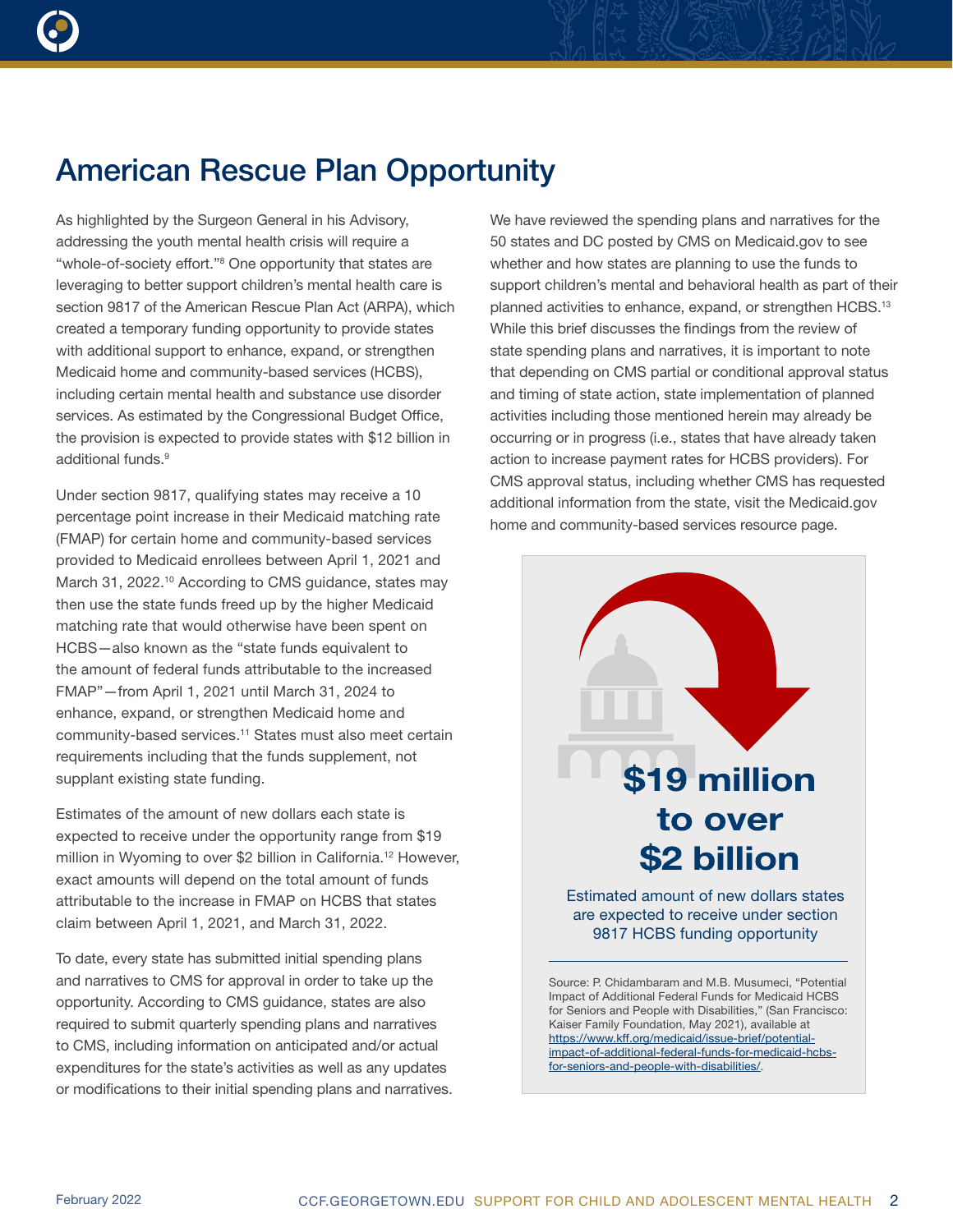

# Findings From State Spending Plans and Narratives

#### The majority of state plans include funding to support behavioral health services overall.

While details vary, the majority of states include additional support for behavioral health, including mental health, in some form as part of their state spending plans and narratives. The most common avenue of additional support for behavioral health included in the plans is through enhanced provider payments such as provider rate increases. Other themes include a focus on investments in behavioral health crisis response including training and expansion of services (see e.g., CO, HI, IA, IN, MA, ME, MI, VA, WA, WV); enhancements to care coordination (see e.g., AK, MI, MN, MO, OH, PA, RI); a focus on the connection between behavioral health and homelessness (see e.g., NH, CA); funding to expand community mental and behavioral health clinics (see e.g., IL, RI, WV); and additional funding support to help transition people from institutional or residential settings to home and community settings (see e.g., AK, CA, CO, HI, MN, NH).14

#### Broader investments in mental and behavioral health were more common than child-specific initiatives, but several state plans include targeted support for youth-focused programs and services.

In addition to broader investments in mental and behavioral health, several state plans include support for children's behavioral and mental health-specific initiatives. For example, Alabama, Michigan, Rhode Island, and Washington include more extensive plans to support and expand mental health services specifically for children and youth.

Alabama includes plans to use the funds to create an enriched community-based home model to serve children and youth with complex emotional and behavioral health needs in the custody of the Department of Youth Services.<sup>15</sup> According to the plan, the enriched homes would act as an extended community, managed by professionals in a home setting with services provided by the programs tailored to each individual's needs. The state also plans to use the funding to create a new community-based model to serve children with mental health and behavioral health needs in the custody of the Department of Human Services.

- Michigan includes a host of proposed investments in children's behavioral health under their plan including increasing funding for the delivery of intensive crisis stabilization services, case management and treatment planning, and home-based services for children and families as well as the provision of parent support partners and youth peer support specialists.16 The state also plans to establish certification criteria for a variety of services to support children and families experiencing behavioral health crises, expand eligibility for community mental health services to children in or at risk for foster care who do not have a mental health diagnosis, and cover family therapy and intensive home-based services for all Medicaid-eligible children who are at risk for developing serious behavioral health challenges regardless of a mental health diagnosis.
- Rhode Island similarly includes plans to make investments targeted at children's behavioral health including investing in a single point of access system and pediatric behavioral health hotline as well as expanding preventive and community children's behavioral health services through care coordination, intensive home and community-based services, and other preventive services such as pediatric behavioral health integration.<sup>17</sup>
- Washington has some of the most detailed plans to use the funds to invest in initiatives that enhance, expand, and strengthen children's behavioral and mental health care.18 For example, the state includes plans to increase the capacity of their Children's Intensive In-Home Behavioral Supports waiver by 100 children; provide increased funding for local behavioral health mobile crisis response team capacity and ensure each region has at least one children and youth mobile crisis team that is able to respond to calls from the 988-crisis hotline; and provide grant funding to a rural behavioral health pilot program to improve behavioral health outcomes for young people in rural communities. Washington also plans to invest in early intervention through funding to implement changes to assessment and diagnosis of children ages 0 to 5 years old including funding for training on the application of the Diagnostic Classification of Mental Health and Developmental Disorders of Infancy and Early Childhood: DC: 0-5.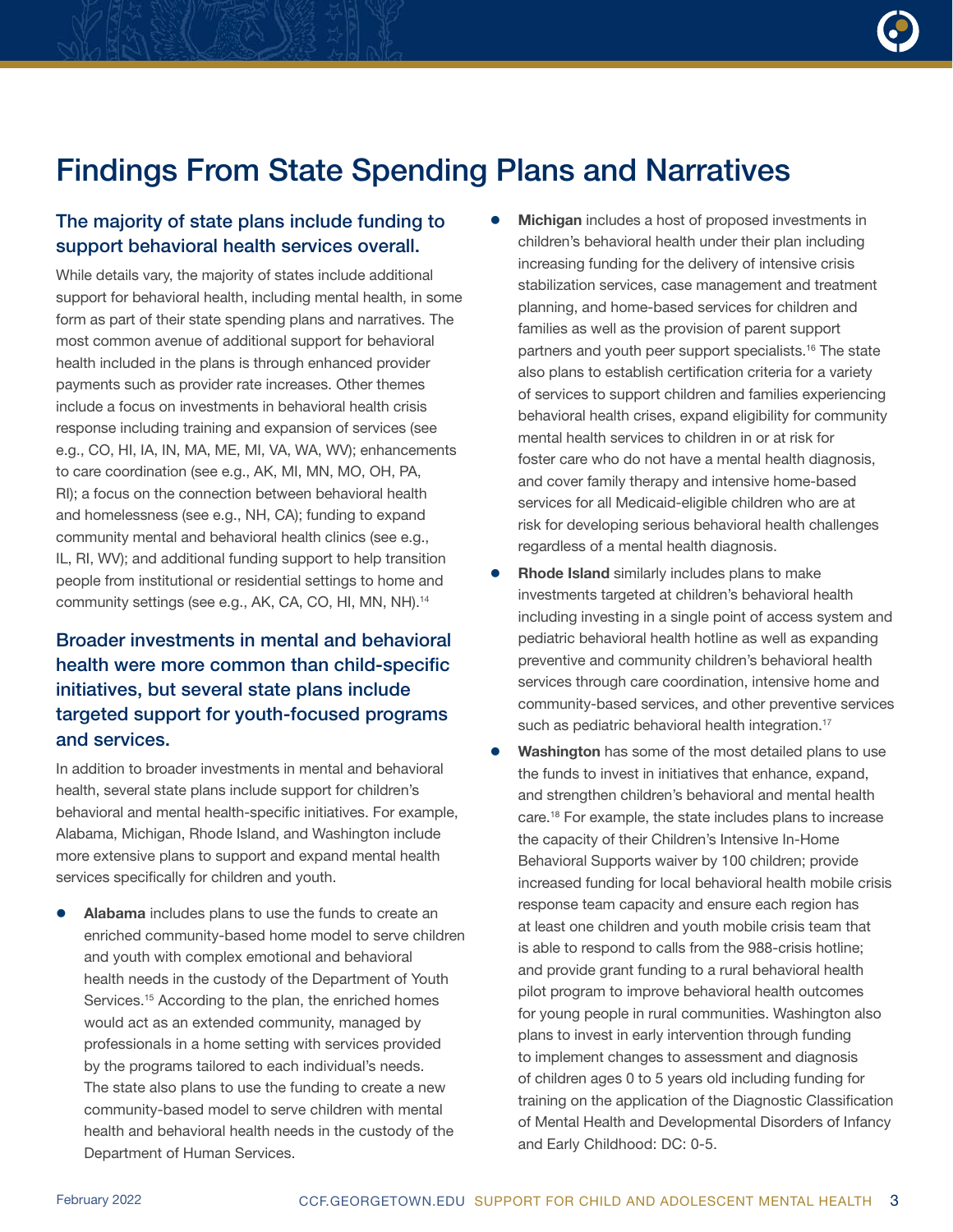

In addition to these more extensive plans, a number of other states include initiatives to target funding support to youthspecific mental and behavioral health services in their state spending plans and narratives. Examples include –

- Arizona: Lists "children with behavioral health needs" as one of its four key populations at the center of efforts outlined in its plan and calls out therapeutic foster care for additional payments.19
- Georgia: Includes an initiative to implement a new Medicaid home and community-based service to provide behavioral aides in the home setting for those under age 21 who are diagnosed with Autism.20
- Hawaii: Plans to use the funds to ensure competitive wages for children's case managers to support children 3 to 18 years old who require support for emotional or behavioral development to help address shortages of qualified case managers.21
- Illinois: Plans to use the funds to support the implementation of a new Medicaid home and community-based initiative for children under the age of 21 with intensive behavioral health needs as part of the state's 1915(i) state plan amendment.<sup>22</sup>
- **Minnesota:** Includes an initiative to use the funding to create a "Mobile Person-Centered Unit" to facilitate effective transition of children from Psychiatric Residential Treatment Families and Child and Adolescent Behavioral Health Services.<sup>23</sup>
- New Jersey: Proposes implementation of an incommunity treatment model for youth with intensive intellectual/developmental disabilities and/or cooccurring behavioral health needs.24
- **Ohio:** Plans to expand and enhance services to youth with developmental disabilities and severe behavioral disorders through additional home and communitybased services.<sup>25</sup>
- Pennsylvania: Plans to provide incentive payments to primary care providers to support pediatric medical homes to enhance care coordination and care management activities including integration of behavioral health, and provide for enhanced training for private duty nurses to staff cases for children who have complex medical conditions including significant behavioral health needs.<sup>26</sup>

**Vermont:** Plans to use funds to develop a grant opportunity to support provider start-up costs to develop and implement programming to address urgent care needs for children in response to children and youth waiting for services in emergency departments. According to the plan, the opportunity will allow for expansion of the state's "Psychiatric Urgent Care for Kids" program—an initiative to provide a safe alternative crisis intervention site for elementary-aged children who are in mental or psychological distress at school instead of directing them to a hospital emergency department.<sup>27</sup>

A few states also included references to school-based initiatives or services as part of their state spending plans and narratives (see e.g., FL, ID, MN, MO, WA, WV, VT). West Virginia's plan includes the most specifics as it relates to expanding their "Communities in Schools" program in underserved counties.28 According to the state's plan, the program is aimed at supporting student physical health, mental health, safety, and well-being by developing integrated student support initiatives.

Finally, while not directly targeted towards children, but key to their healthy development and well-being, some states include plans to invest in initiatives to support parent or caregiver mental health and behavioral health needs. For example, Oregon plans to use funds to support the development of resources and services for parents with behavioral health needs.<sup>29</sup> Indiana plans to commit funding to provide mental health supports for caregivers and Maine plans to utilize national best-practice education programs like Mental Health First Aid and Family-to-Family to support families living with family members with co-occurring physical disabilities and mental health needs.30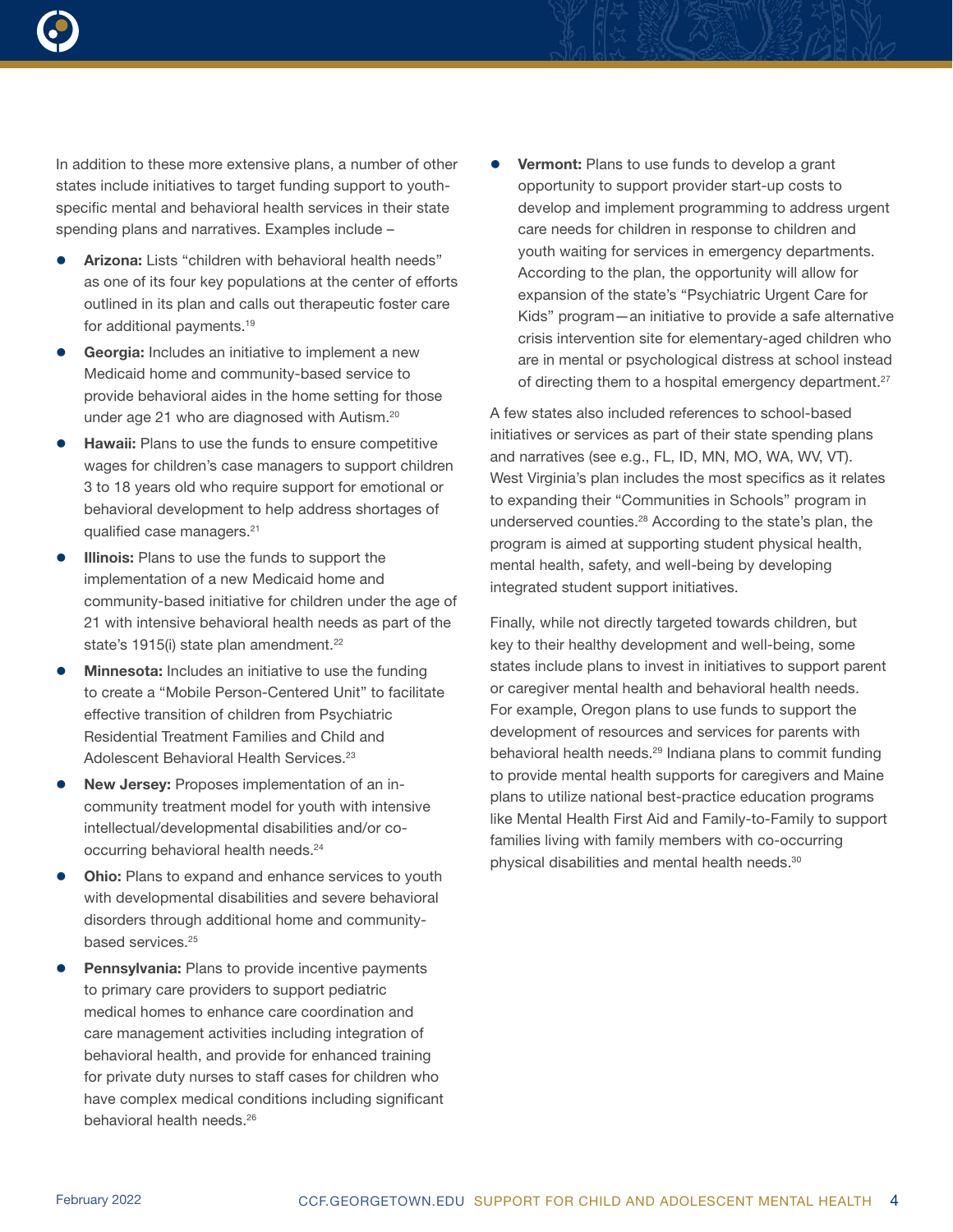

### Still More to Be Done

ARPA's section 9817 HCBS funding has provided states with an opportunity to enhance, expand, and strengthen home and community-based services including initiatives that support youth behavioral and mental health, with a number of states including plans to commit resources to such efforts. However, much more will need to be done to address the long-standing unmet mental health needs of children across the nation.

While not the only part of the answer, fully supporting the home and community-based continuum of care is a critical piece of the puzzle. Yet, ARPA funding is temporary and limited in nature. Building off ARPA, the Build Back Better Act would provide additional and longer-term support for

home and community-based services by providing states with the option of permanently receiving a six-percentage point increase in their Medicaid matching rate for improving and expanding HCBS. <sup>31</sup> According to the Congressional Budget Office, this could infuse an additional \$140 billion in federal funding into the Medicaid home and communitybased system to better support such services including mental and behavioral health services and supports for children.32

For a full list of the state spending plans and narratives and to find your state's plan as well as CMS approval status, visit the Medicaid.gov home and community-based services resource page.<sup>33</sup>

#### Acknowledgments

This brief was written and researched by Anne Dwyer and Ema Bargeron. The authors would like to thank Edwin Park and Catherine Hope for their contributions and editing assistance. Design and layout provided by Nancy Magill.

The Georgetown University Center for Children and Families (CCF) is an independent, nonpartisan policy and research center founded in 2005 with a mission to expand and improve high-quality, affordable health coverage for America's children and families. CCF is based in the McCourt School of Public Policy's Health Policy Institute.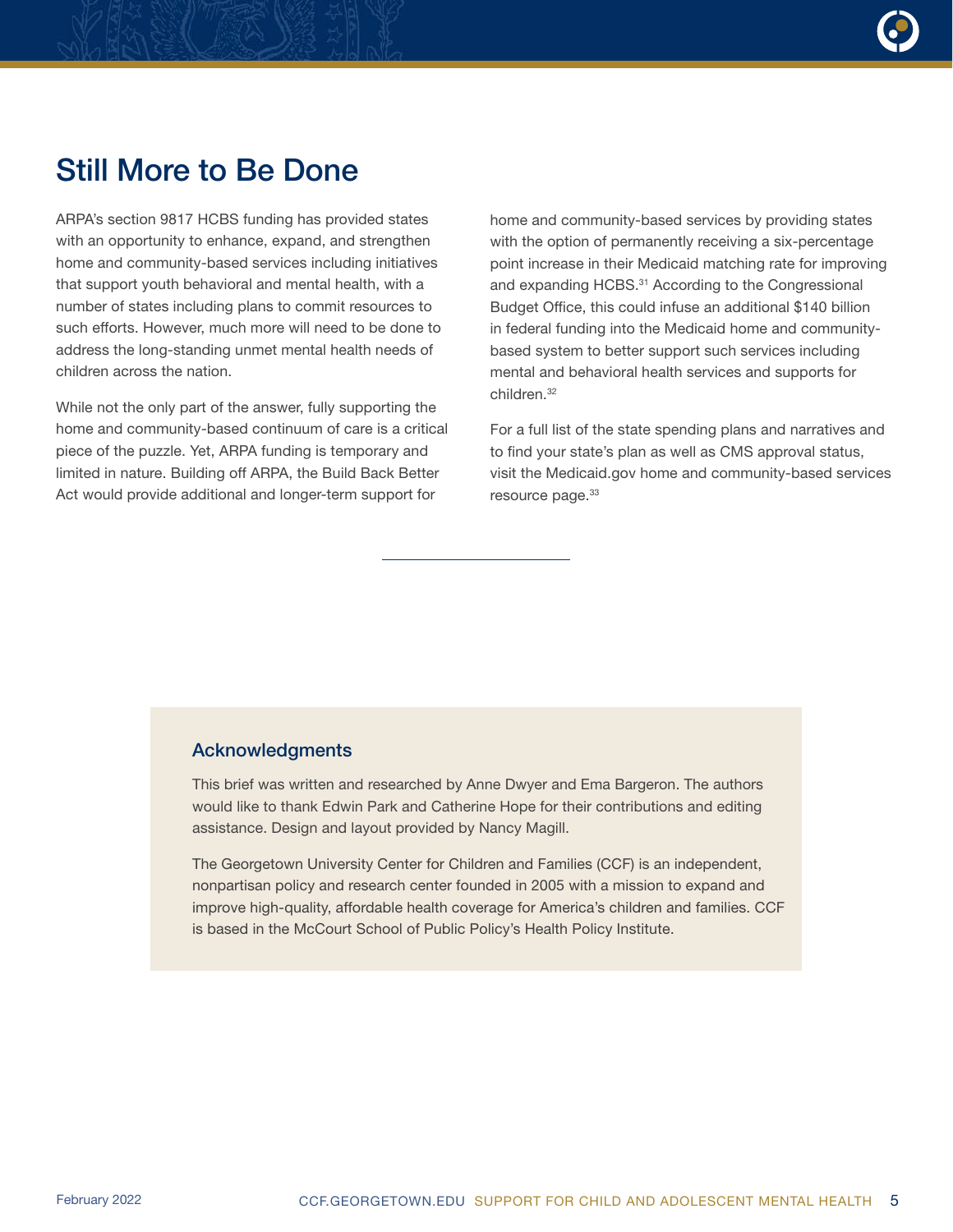

## **Endnotes**

<sup>1</sup> Rebecca T. Leeb et al., "Mental Health–Related Emergency Department Visits Among Children Aged <18 Years During the COVID-19 Pandemic – United States, January 1–October 17, 2020," *Morbidity and Mortality Weekly Report* (MMWR) 69, no. 45 (November 2020): 1675-1680, available at [https://www.cdc.gov/mmwr/volumes/69/](https://www.cdc.gov/mmwr/volumes/69/wr/mm6945a3.htm?s_cid=mm6945a3_w#) [wr/mm6945a3.htm?s\\_cid=mm6945a3\\_w#;](https://www.cdc.gov/mmwr/volumes/69/wr/mm6945a3.htm?s_cid=mm6945a3_w#) and Rebecca T. Leeb et al., "Emergency Department Visits for Suspected Suicide Attempts Among Persons Aged 12–25 Years Before and During the COVID-19 Pandemic – United States, January 2019–May 2021," *Morbidity and Mortality Weekly Report* (MMWR) 70, no. 24 (June 2021): 888-894, available at [https://www.cdc.gov/mmwr/volumes/70/wr/mm7024e1.](https://www.cdc.gov/mmwr/volumes/70/wr/mm7024e1.htm?s_cid=mm7024e1_w) [htm?s\\_cid=mm7024e1\\_w](https://www.cdc.gov/mmwr/volumes/70/wr/mm7024e1.htm?s_cid=mm7024e1_w).

2 Centers for Medicare & Medicaid Services, "Fact Sheet: Medicaid & CHIP and the COVID-19 Public Health Emergency," (Washington: Centers for Medicare and Medicaid Services, May 2021), available at [https://www.cms.gov/newsroom/fact-sheets/fact-sheet-medicaid-chip](https://www.cms.gov/newsroom/fact-sheets/fact-sheet-medicaid-chip-and-covid-19-public-health-emergency)[and-covid-19-public-health-emergency](https://www.cms.gov/newsroom/fact-sheets/fact-sheet-medicaid-chip-and-covid-19-public-health-emergency).

3 Centers for Medicare & Medicaid Services, "Medicaid and CHIP and the COVID-19 Public Health Emergency: Preliminary Medicaid and CHIP Data Snapshot," (Washington: Centers for Medicare & Medicaid Services, May 2021), available at [https://www.medicaid.gov/state](https://www.medicaid.gov/state-resource-center/downloads/covid19-data-snapshot-11122021.pdf)[resource-center/downloads/covid19-data-snapshot-11122021.pdf.](https://www.medicaid.gov/state-resource-center/downloads/covid19-data-snapshot-11122021.pdf)

<sup>4</sup> Medicaid and CHIP Payment and Access Commission, "Chapter 3: Access to Behavioral Health Services for Children and Adolescents Covered by Medicaid and CHIP," (Washington: MACPAC, June 2021), available at [https://www.macpac.gov/wp-content/uploads/2021/06/](https://www.macpac.gov/wp-content/uploads/2021/06/Chapter-3-Access-to-Behavioral-Health-Services-for-Children-and-Adolescents-Covered-by-Medicaid-and-CHIP.pdf) [Chapter-3-Access-to-Behavioral-Health-Services-for-Children-and-](https://www.macpac.gov/wp-content/uploads/2021/06/Chapter-3-Access-to-Behavioral-Health-Services-for-Children-and-Adolescents-Covered-by-Medicaid-and-CHIP.pdf)[Adolescents-Covered-by-Medicaid-and-CHIP.pdf](https://www.macpac.gov/wp-content/uploads/2021/06/Chapter-3-Access-to-Behavioral-Health-Services-for-Children-and-Adolescents-Covered-by-Medicaid-and-CHIP.pdf).

<sup>5</sup> Caryn R. R. Rodgers et al., "Racial/Ethnic Disparity Trends in Children's Mental Health Care Access and Expenditures From 2010 to 2017: Disparities Remain Despite Sweeping Policy Reform," *Journal of the American Academy of Child and Adolescent Psychiatry* S0890 8567, no. 21: 01875-X, available at [https://pubmed.ncbi.nlm.nih.](https://pubmed.ncbi.nlm.nih.gov/34627995/) [gov/34627995/.](https://pubmed.ncbi.nlm.nih.gov/34627995/)

<sup>6</sup> American Academy of Pediatrics, "AAP-AACAP-CHA Declaration of a National Emergency in Child and Adolescent Mental Health," (Illinois: American Academy of Pediatrics, October 2021), available at [https://](https://www.aap.org/en/advocacy/child-and-adolescent-healthy-mental-development/aap-aacap-cha-declaration-of-a-national-emergency-in-child-and-adolescent-mental-health/) [www.aap.org/en/advocacy/child-and-adolescent-healthy-mental](https://www.aap.org/en/advocacy/child-and-adolescent-healthy-mental-development/aap-aacap-cha-declaration-of-a-national-emergency-in-child-and-adolescent-mental-health/)[development/aap-aacap-cha-declaration-of-a-national-emergency-in](https://www.aap.org/en/advocacy/child-and-adolescent-healthy-mental-development/aap-aacap-cha-declaration-of-a-national-emergency-in-child-and-adolescent-mental-health/)[child-and-adolescent-mental-health/](https://www.aap.org/en/advocacy/child-and-adolescent-healthy-mental-development/aap-aacap-cha-declaration-of-a-national-emergency-in-child-and-adolescent-mental-health/).

<sup>7</sup> Department of Health and Human Services, "Protecting Youth Mental Health: The U.S. Surgeon General's Advisory," (Washington: Department of Health and Human Services, 2021), available at [https://www.hhs.gov/](https://www.hhs.gov/sites/default/files/surgeon-general-youth-mental-health-advisory.pdf) [sites/default/files/surgeon-general-youth-mental-health-advisory.pdf](https://www.hhs.gov/sites/default/files/surgeon-general-youth-mental-health-advisory.pdf). <sup>8</sup> Ibid.

9 Congressional Budget Office, "Estimated Budgetary Effects of H.R. 1319, American Rescue Plan Act of 2021," (Washington: Congressional Budget Office, March 2021), available at [https://www.cbo.gov/](https://www.cbo.gov/publication/57056) [publication/57056](https://www.cbo.gov/publication/57056).

10 E. Park and S. Corlette, "American Rescue Plan Act: Health Coverage Provisions Explained," (Washington: Georgetown University Center for Children and Families, March 2021), available at [https://ccf.georgetown.](https://ccf.georgetown.edu/wp-content/uploads/2021/03/American-Rescue-Plan-signed-fix-2.pdf) [edu/wp-content/uploads/2021/03/American-Rescue-Plan-signed-fix-2.](https://ccf.georgetown.edu/wp-content/uploads/2021/03/American-Rescue-Plan-signed-fix-2.pdf) [pdf.](https://ccf.georgetown.edu/wp-content/uploads/2021/03/American-Rescue-Plan-signed-fix-2.pdf)

11 Centers for Medicare & Medicaid Services, "SMO #21-003: Letter on Implementation of American Rescue Plan Act of 2021 Section 9817: Additional Support for Medicaid Home and Community-Based Services during the COVID-19 Emergency," May 2021, available at [https://www.](https://www.medicaid.gov/federal-policy-guidance/downloads/smd21003.pdf) [medicaid.gov/federal-policy-guidance/downloads/smd21003.pdf](https://www.medicaid.gov/federal-policy-guidance/downloads/smd21003.pdf).

<sup>12</sup> P. Chidambaram and M.B. Musumeci, "Potential Impact of Additional Federal Funds for Medicaid HCBS for Seniors and People with Disabilities," (San Francisco: Kaiser Family Foundation, May 2021), available at [https://www.kff.org/medicaid/issue-brief/potential-impact](https://www.kff.org/medicaid/issue-brief/potential-impact-of-additional-federal-funds-for-medicaid-hcbs-for-seniors-and-people-with-disabilities/)[of-additional-federal-funds-for-medicaid-hcbs-for-seniors-and-people](https://www.kff.org/medicaid/issue-brief/potential-impact-of-additional-federal-funds-for-medicaid-hcbs-for-seniors-and-people-with-disabilities/)[with-disabilities/.](https://www.kff.org/medicaid/issue-brief/potential-impact-of-additional-federal-funds-for-medicaid-hcbs-for-seniors-and-people-with-disabilities/)

<sup>13</sup> Medicaid.gov, "Strengthening and Investing in Home and Community Based Services for Medicaid Beneficiaries: American Rescue Plan Act of 2021 Section 9817 Spending Plans and Narratives," (Washington: Medicaid.gov), available at [https://www.medicaid.gov/medicaid/](https://www.medicaid.gov/medicaid/home-community-based-services/guidance/strengthening-and-investing-home-and-community-based-services-for-medicaid-beneficiaries-american-rescue-plan-act-of-2021-section-9817-spending-plans-and-narratives/index.html) [home-community-based-services/guidance/strengthening-and](https://www.medicaid.gov/medicaid/home-community-based-services/guidance/strengthening-and-investing-home-and-community-based-services-for-medicaid-beneficiaries-american-rescue-plan-act-of-2021-section-9817-spending-plans-and-narratives/index.html)[investing-home-and-community-based-services-for-medicaid](https://www.medicaid.gov/medicaid/home-community-based-services/guidance/strengthening-and-investing-home-and-community-based-services-for-medicaid-beneficiaries-american-rescue-plan-act-of-2021-section-9817-spending-plans-and-narratives/index.html)[beneficiaries-american-rescue-plan-act-of-2021-section-9817](https://www.medicaid.gov/medicaid/home-community-based-services/guidance/strengthening-and-investing-home-and-community-based-services-for-medicaid-beneficiaries-american-rescue-plan-act-of-2021-section-9817-spending-plans-and-narratives/index.html) [spending-plans-and-narratives/index.html.](https://www.medicaid.gov/medicaid/home-community-based-services/guidance/strengthening-and-investing-home-and-community-based-services-for-medicaid-beneficiaries-american-rescue-plan-act-of-2021-section-9817-spending-plans-and-narratives/index.html)

<sup>14</sup> Ibid (includes links to the spending plans and narratives for the 50 states and District of Columbia).

<sup>15</sup> State of Alabama, "Alabama Spending Plan for Implementation of American Rescue Plan Act of 2021, Section 9817: Additional Support for Medicaid Home and Community-Based Services during the COVID-19 Emergency," July 2021, available at [https://www.medicaid.](https://www.medicaid.gov/media/file/al-spending-plan-narrative0.pdf) [gov/media/file/al-spending-plan-narrative0.pdf](https://www.medicaid.gov/media/file/al-spending-plan-narrative0.pdf).

<sup>16</sup> Michigan Department of Health and Human Services, "Michigan Home and Community Based Services (HCBS) Spending Plan," July 2021, available at [https://www.medicaid.gov/media/file/mi-mdhhs](https://www.medicaid.gov/media/file/mi-mdhhs-hcbs-spending-plan.pdf)[hcbs-spending-plan.pdf.](https://www.medicaid.gov/media/file/mi-mdhhs-hcbs-spending-plan.pdf)

<sup>17</sup> State of Rhode Island Executive Office of Health and Human Services, "Spending Plan for Implementation of American Rescue Plan Act of 2021, Section 9817: Additional Support for Medicaid Home and Community-Based Services during the COVID-19 Emergency," July 2021, available at [https://www.medicaid.gov/media/file/ri-spending](https://www.medicaid.gov/media/file/ri-spending-plan-arpa-hcbs0.pdf)[plan-arpa-hcbs0.pdf](https://www.medicaid.gov/media/file/ri-spending-plan-arpa-hcbs0.pdf).

18 Washington State Health Care Authority, "Spending plan for Implementation of the American Rescue Plan Act of 2021, Sect. 9817: Additional support for Medicaid home and community-based services during the COVID-19 public health emergency," June 2021, available at [https://www.medicaid.gov/media/file/wa-state-arpa-spending-plan](https://www.medicaid.gov/media/file/wa-state-arpa-spending-plan-june.pdf)[june.pdf](https://www.medicaid.gov/media/file/wa-state-arpa-spending-plan-june.pdf).

<sup>19</sup> Arizona Health Care Cost Containment System, "Spending Plan for Implementation of the American Rescue Plan Act of 2021, Section 9817," July 2021, available at [https://www.medicaid.gov/media/file/az](https://www.medicaid.gov/media/file/az-ahcccs-arpa-hcbs-spending-plan0.pdf)[ahcccs-arpa-hcbs-spending-plan0.pdf.](https://www.medicaid.gov/media/file/az-ahcccs-arpa-hcbs-spending-plan0.pdf)

<sup>20</sup> Georgia Department of Community Health, "Initial Spending Plan Projection and Narrative," July 2021, available at [https://www.medicaid.](https://www.medicaid.gov/media/file/ga-arpa-initial-spending-plan.pdf) [gov/media/file/ga-arpa-initial-spending-plan.pdf](https://www.medicaid.gov/media/file/ga-arpa-initial-spending-plan.pdf).

<sup>21</sup> State of Hawaii Department of Human Services, "Spending Plan for Implementation of American Rescue Plan Act of 2021, Section 9817: Additional Support for Medicaid Home and Community-Based Services during the COVID-19 Emergency," July 2021, available at [https://www.](https://www.medicaid.gov/media/file/hi-spending-plan-for-implementation.pdf) [medicaid.gov/media/file/hi-spending-plan-for-implementation.pdf](https://www.medicaid.gov/media/file/hi-spending-plan-for-implementation.pdf).

<sup>22</sup> Illinois Department of Healthcare and Family Services, "Illinois Initial Spending Plan and Narrative for Enhanced Funding under the American Rescue Plan Act of 2021 to Enhance, Expand, and Strengthen Home and Community-Based Services under the Medicaid Program," July 2021, available at [https://www.medicaid.gov/media/file/il-arp-hcbs](https://www.medicaid.gov/media/file/il-arp-hcbs-enhanced-07-12-21.pdf)[enhanced-07-12-21.pdf](https://www.medicaid.gov/media/file/il-arp-hcbs-enhanced-07-12-21.pdf).